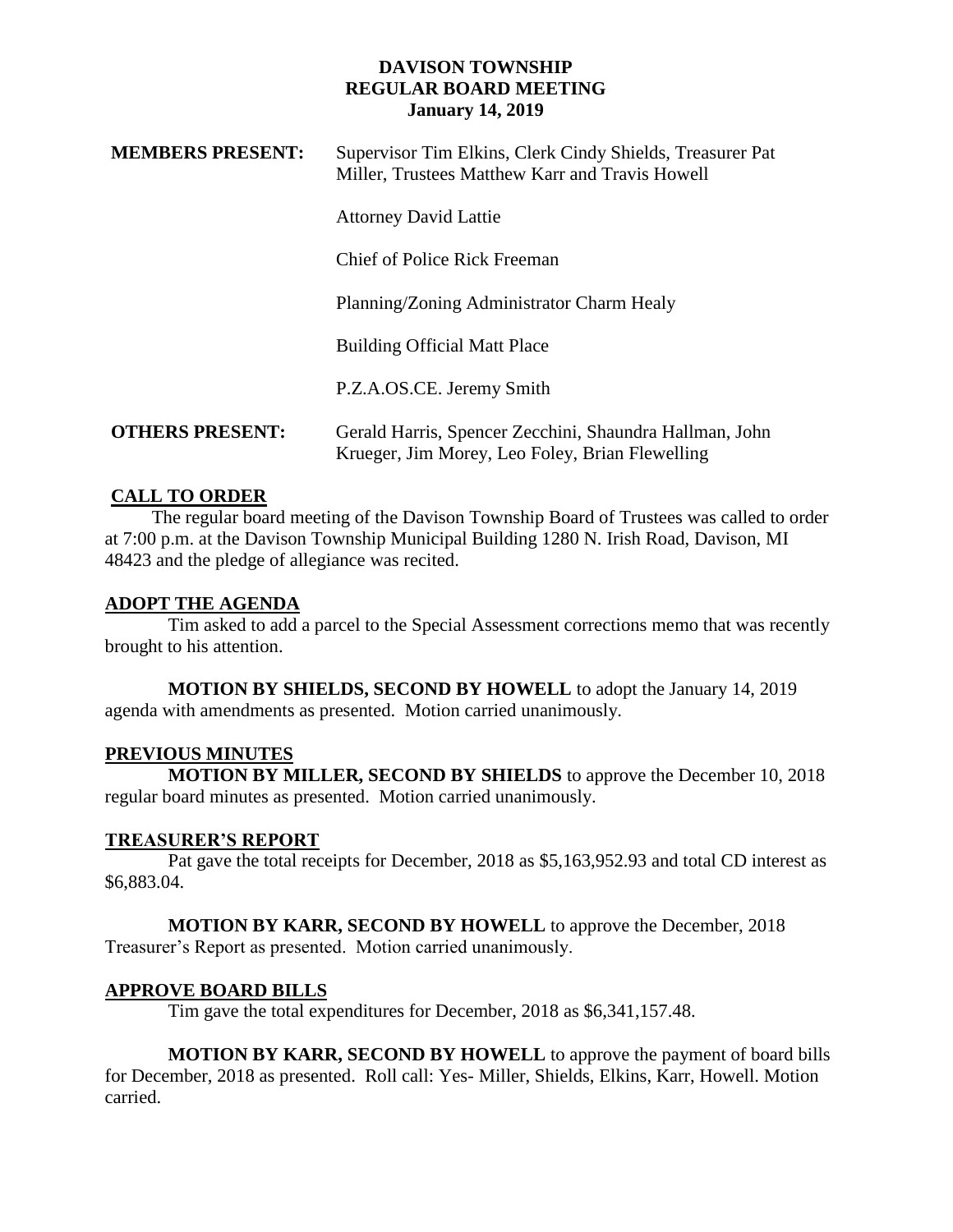## **DAVISON TOWNSHIP REGULAR BOARD MEETING January 14, 2019**

## **PUBLIC COMMENT**

The public comment period was opened at 7:04 p.m.

Jim Morey, 1298 Cummings Road – asked if the culvert on Cummings Road just before Lapeer Road could be fixed.

Leo Foley - introduced himself as a Circuit Court Judge candidate in 2020.

Public comment was closed at 7:07 p.m.

#### **UNFINISHED BUSINESS**

None

#### **NEW BUSINESS Introduction of Fire Chief Brian Flewelling and Officer Spencer Zecchini**

Tim introduced Brian Flewelling as our new Fire Chief of the Davison-Richfield Fire Department and Chief Freeman introduced Spencer Zecchini as our new Davison Township Police Officer. Each thanked the board and said they would not let the township down.

#### **Approve 2018 Special Assessment Corrections**

Rhonda explained that the street light special assessment should have been placed on parcel 05-15-200-016 and not 05-10-400-015. The Garbage and Police Specials should not have been placed on parcel 05-17-576-020 as full amounts due to the home being demolished and the vacant Police Special should be added back to the parcel. Also the second Police Special should not have been added to parcel 05-05-300-005 because of the Special Condition Use of the building.

#### **MOTION BY SHIELDS, SECOND BY MILLER** to approve the 2018 Special

Assessment Corrections Resolution with amendments as presented. Roll call: Yes – Shields, Elkins, Karr, Howell, Miller. Motion carried.

#### **Approve Catch Basin Estimates**

Tim received two estimates for catch basin repairs on Pleasant View and Omar Drive in the amount of \$6,000. These estimates were included in the 2018-2019 budget and he suggested approving them.

**MOTION BY KARR, SECOND BY HOWELL** to approve the Catch Basin Repair Estimates as presented. Roll call: Yes – Elkins, Karr, Howell, Miller, Shields. Motion carried.

#### **Approve Resolution for Lions Gate Property**

Mr. Lattie stated that the township approved the second amended Lions Gate Planned Unit Development Agreement dated October 4, 2010 however, the development did not occur pursuant to that agreement as depicted on the overall site plan for the project. Phase I not being completed so the terms and conditions of the Second Amended Restated Lions Gate Planned